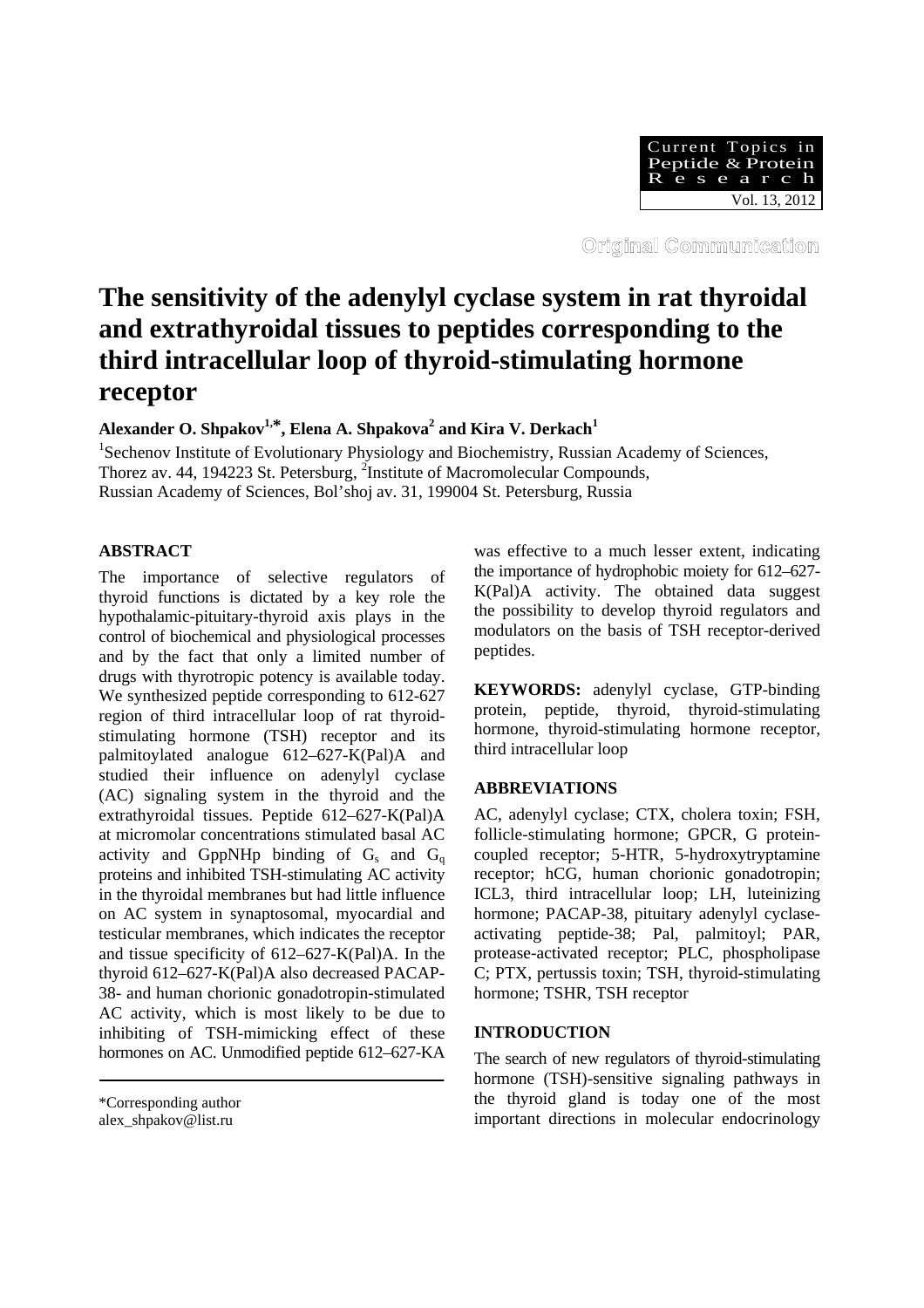as they are used for effective treatment and prevention of TSH-dependent thyroid and nonthyroid tumors and the diseases associated with

hypo- and hyperthyroidism. Recombinant human TSH is difficult to produce, therefore its cost is high, and it is not used for regulation of the thyroid function in clinical practice. TSH has limited application in the monitoring of patients who are taking thyroid hormones after thyroid ectomy [1]. Recently small-molecule ligands for the TSH receptor (TSHR) with agonistic and antagonistic activity were developed and shown to regulate TSH-dependent effector systems in the primary cultures of human thyrocytes *in vitro* and to control the thyroid function in mice *in vivo*, inducing changes in serum thyroxine level and in thyroidal radioiodide uptake [2]. Another, also a very promising approach for developing the selective regulators of thyroid function is the peptide strategy based on the synthesis and study of peptides corresponding to functionally important regions of signal proteins, the components of TSH-regulated signaling pathways, TSHR in particular [3-6].

The efficiency of G protein recognition by heptahelical G protein-coupled receptors (GPCR) and the interaction between hormone-activated GPCR and G protein are determined by intracellular domains of the receptors, the third intracellular loop (ICL3) primarily [7]. This applies to the TSHR, which, like the human chorionic gonadotropin (hCG)/luteinizing hormone (LH) and the folliclestimulating hormone (FSH) receptors, belongs to the subfamily of glycoprotein hormone receptors [8-10]. The N-terminal and central portions of the second intracellular loop (ICL2) as well as the N- and C-terminal regions of the ICL3 of TSHR participate in the activation of both  $G_s$  and  $G_q$ proteins and, thus, are involved in adenylyl cyclase (AC)- and phospholipase C (PLC)-mediated intracellular signaling [11].

We and the other authors showed that the synthetic peptides derived from the intracellular loops of GPCR have the ability to activate the signaling cascades including the homologous receptors and to influence the transduction of hormonal signal through them [3, 12-21]. The peptides corresponding to the ICL3 of hCG/LH receptor stimulated the activity of adenylyl cyclase (AC) signaling system and decreased the stimulating effects of hCG on the AC activity and the GTP binding capacity of G proteins, preferably  $G_s$  proteins, in the rat testicular membranes [19]. The peptide 534-556 corresponding to the entire ICL3 of FSH receptor stimulated  $G_s$  proteins, inhibited the coupling between hormone-activated receptor and  $G_s$  protein and decreased FSH-induced AC stimulation and steroid hormones production in the testicular tissue of rats and cultured Sertoli cells [12]. In the last few years, the evidences were obtained that GPCR-peptides are active not only *in vitro* but also influence the physiological and biochemical processes *in vivo*, this opens the way to develop a new generation of peptide-based drugs regulating and modulating the GPCR-coupled signaling systems [5, 6].

The aim of this work was, first, to study the influence of peptide Gln-Tyr-Asn-Pro-Arg-Asp-Lys-Asp-Thr-Lys-Ile-Ala-Lys-Arg-Nle-Ala<sup>612-627</sup>-Lys-Ala-amide (612–627-KA) corresponding to the C-terminal portion of the ICL3 of rat TSH receptor and its lysine-palmitoylated analogue  $(612-627-K(Pa)A)$  on the functional activity of AC system in the thyroid, the main target of TSH, and in the extrathyroidal tissues, and second, to study the specificity and selectivity of their action. We showed that in the rat thyroid palmitoylated peptide 612–627-K(Pal)A activated TSH-dependent AC signaling system, decreased the transduction of TSH-induced signal via this system, and its regulatory action on the AC system was receptorand tissue-specific. At the same time, nonpalmitoylated peptide had a rather low activity, indicating an important role of the hydrophobic palmitoyl residue for efficient interaction of TSHR-peptides with proteins, the components of TSH-activated signaling cascades.

## **MATERIALS AND METHODS**

## **Animals**

In experiments adult 6 month-old male Wistar rats were used. The animals were housed in plastic sawdust-covered cages with a normal light-dark cycle and free access to food and water. The experiments were carried out under the guidelines of the National Institutes of Health regulations for the Care and Use of Animals for Scientific Purposes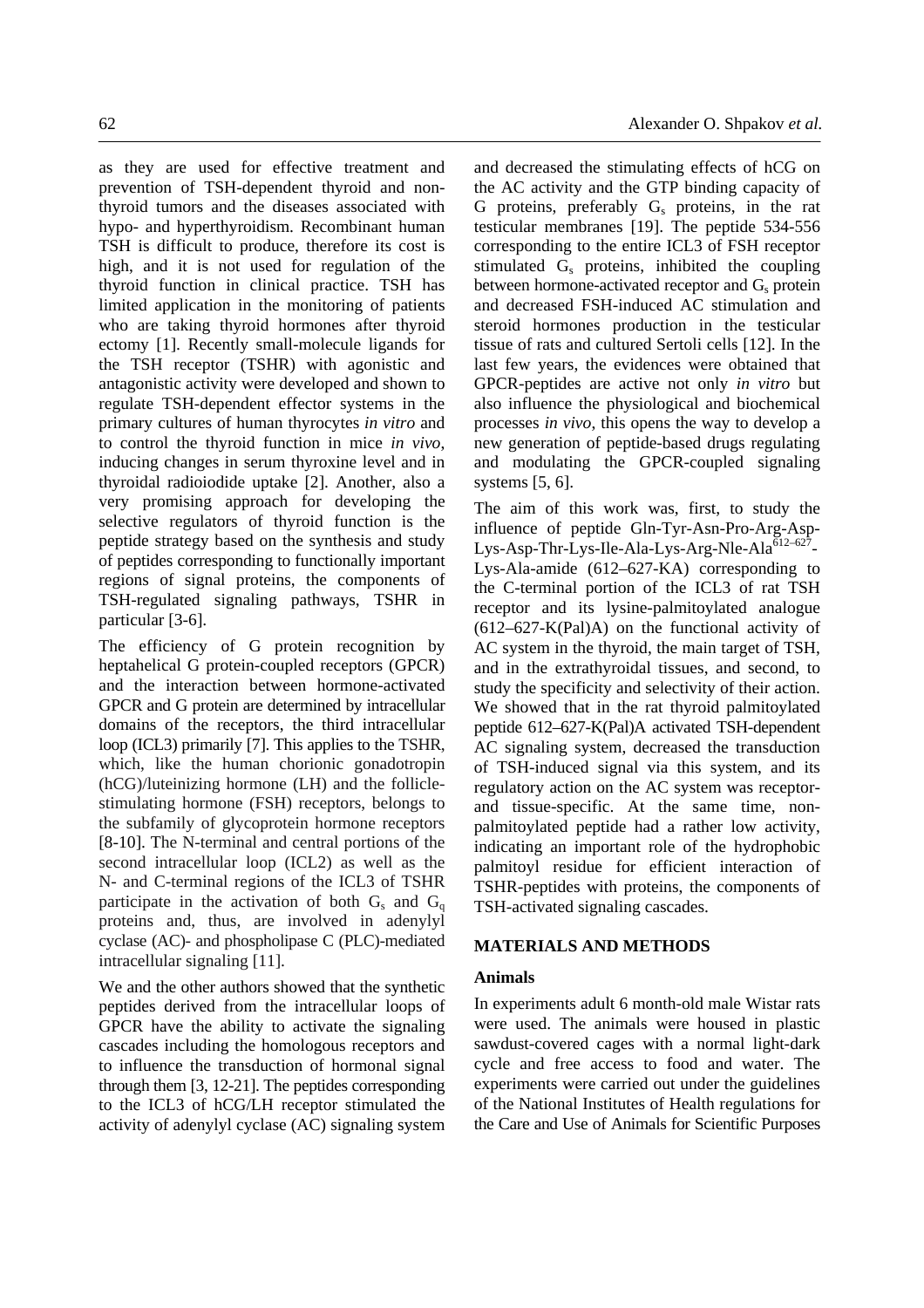according to the criteria outlined in the "Guide for the Care and Use of Laboratory Animals" and in the "Guidelines for the treatment of animals in behavior research and teaching" [22]. All efforts were made to minimize animal suffering and reduce the number of animals used.

#### **Chemicals and radiochemicals**

The chemicals, such as TSH from bovine pituitary, hCG, pituitary adenylyl cyclaseactivating peptide-38 (PACAP-38), isoproterenol, serotonin, forskolin, cAMP, ATP, GTP, and 5'-β,γ-imidotriphosphate (GppNHp), were purchased from Sigma-Aldrich (St. Louis, MO, USA) and Calbiochem (San Diego, CA, USA). The peptide Lys-Asp-Thr-Ile-Leu-Gln-Leu-Asn-Leu-Lys-Glu- $Tyr-Asn-Leu-Val<sup>345-359</sup>$  corresponding to the last C-terminal region of  $Ga_q$  subunit was kindly provided by Dr. Valery I. Korolkov (Institute of Macromolecular Compounds, St. Petersburg, Russia). [ $\alpha$ -<sup>32</sup>P]-ATP (4 Ci/mmol) was purchased from Isotope Company (St. Petersburg, Russia),  $β, γ$ -imido[8-<sup>3</sup>H]-guanosine-5'-triphosphate ([8-<sup>3</sup>H]-GppNHp) (5 Ci/mmol) was from Amersham (UK); the type HA 0.45 µm nitrocellulose filters were from Sigma-Aldrich Chemie GmbH (Germany).

#### **The synthesis of peptides**

The peptide Gln-Tyr-Asn-Pro-Arg-Asp-Lys-Asp-Thr-Lys-Ile-Ala-Lys-Arg-Nle-Ala<sup>612-627</sup>-Lys-Alaamide (612–627-KA) and its palmitoylated analogue Gln-Tyr-Asn-Pro-Arg-Asp-Lys-Asp-Thr-Lys-Ile-Ala-Lys-Arg-Nle-Ala<sup>612–627</sup>-Lys(Pal)-Ala-amide (612–627-K(Pal)A) with the residue Met<sup>626</sup> replaced with norleucine were synthesized by the standard solid phase reaction procedures using *p-*methylbenzhydrylamine resin (capacity 1.16 mmols per g) using a semiautomatic synthesizer NPS-400 (Neosystem Laboratories, France). The side chain groups of amino acids were protected with *tert-*butyloxycarbonyl (Boc), benzyl, mesitylenesulfonyl and 2-chlorobenzyloxycarbonyl groups. The coupling of amino acids was developed by water-soluble 1,3-diisopropylcarbodiimide in the presence of 1-hydroxybenzotriazole (1-2 h per residue). Boc-groups were removed for 1 h using 50% TFA in methylene chloride. Palmitoylated lysine for the synthesis of peptide 612–627- K(Pal)A was obtained as a result of coupling of pentafluorophenyl palmitate and *N*α-*t*-BOC-lysine

using dicyclohexylcarbodiimide in the presence of triethylamine. The cleavage from resin and the removal of protecting groups were performed using a mixture of 1 ml trifluoromethanesulfonic acid, 10 ml TFA, 1 ml thioanisole and 0.5 ml ethandithiol for 1.5 h at 4°C and for 2 h at room temperature (the quantities of reagents were calculated per 1 g of peptidyl-polymer). The crude peptides were isolated by gel-filtration on Sephadex G-10 in 6% acetic acid and purified by RP-HPLC on a Vydac C18 218TP column using water–acetonitrile linear gradient containing 0.1% TFA. All peptides were purified up to and over 95% homogeneities (detection at 230 nm). The identity and purification degree of peptides were assessed using RP-HPLC and electrospray ionization mass spectrometry. The resulting mass spectrometry data were found to be as follows: the  $M_{\rm exp}$  of peptide 612–627-KA was 1915.10 (M<sub>calc</sub>, 1915.08) and the  $M_{\text{exp}}$  of peptide 612–627-K(Pal)A was 2336.50 (M<sub>calc</sub>, 2336.45).

## **Preparation of plasma membranes from the thyroid and extrathyroidal tissues**

The preparation of plasma membranes from the rat thyroid was performed according to Heyma and Harrison [23], with some modifications. The thyroid tissue was obtained from decapitated rats and washed in ice-cold 40 mM Tris-HCl buffer (pH 7.4) containing 5 mM  $MgCl<sub>2</sub>$  (Buffer A). The tissue was cut into small pieces, homogenized with a Polytron in 10 volumes of Buffer A containing a cocktail of protease inhibitors 500 µM *O*-fenantrolin, 2  $\mu$ M pepstatin and 100  $\mu$ M phenylmethylsulphonyl fluoride and centrifuged at 500 g for 15 min at 4°C. The pellet was discarded, and the supernatant was centrifuged at 10000 g for 30 min at 4°C.

The preparation of cardiac membranes from the myocardium, of synaptosomal membranes from the brain (cerebral cortices, hippocampi and striata) and testicular membranes from the testes was carried out as described previously [18, 19]. The final pellet was resuspended in 50 mM Tris-HCl buffer (pH 7.4) to produce the membrane fraction with a protein concentration range of 1-3 mg/ml and stored at -70°C. The protein concentration of each membrane preparation was measured by the method of Lowry and colleagues using BSA as a standard.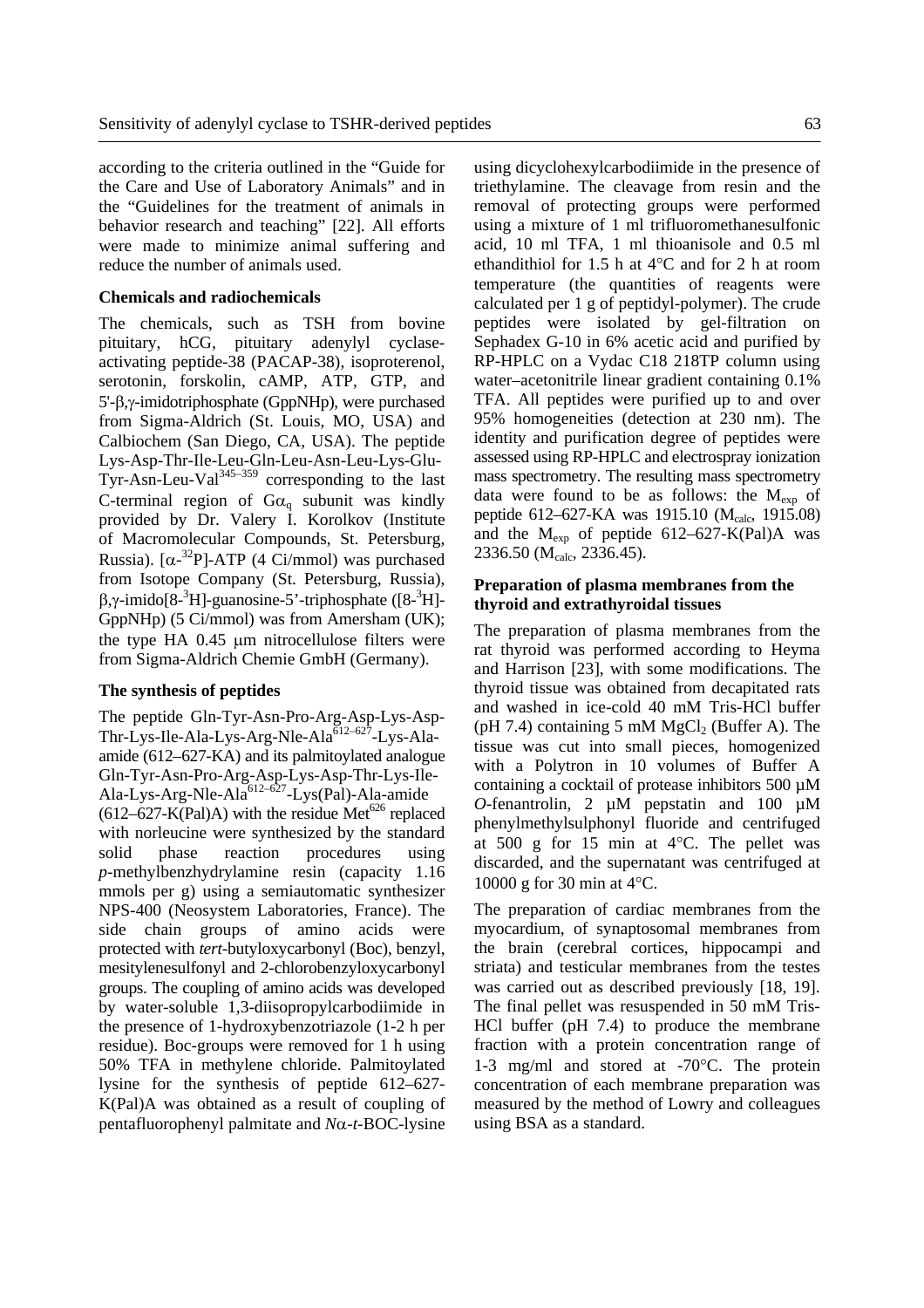#### **Adenylyl cyclase assay**

Adenylyl cyclase (EC 4.6.1.1) activity was measured using the method of Salomon and colleagues [24], with some modifications [18]. The reaction mixture (final volume 50 µl) contained 50 mM Tris-HCl (pH 7.5), 5 mM  $MgCl_2$ , 1 mM ATP, 1 µCi  $[\alpha^{-32}P]$ -ATP, 0.1 mM cAMP, 20 mM creatine phosphate, 0.2 mg/ml creatine phosphokinase, and 15-45 µg of membrane protein. Incubation was carried out at 37°C for 20 min. Each assay was carried out in triplicate at least three times, and the results were expressed as pmol cAMP/min per mg of membrane protein. The basal activity was measured in the absence of hormones, peptides, forskolin and guanine nucleotides. To study the influence of TSHR-peptides on AC activity, the membrane fractions were pre-incubated at 4°C for 10 min with and without peptides.

# **[8-<sup>3</sup> H]-GppNHp binding assay**

 $[8<sup>3</sup>H]$ -GppNHp binding to G proteins was estimated as described earlier [25]. The reaction mixture (final volume 50 µl) contained 25 mM HEPES-Na buffer (pH 7.4), 1 mM EDTA, 5 mM MgCl<sub>2</sub>, 100 mM NaCl, 1 mM dithiothreitol, 1  $\mu$ M GppNHp,  $0.1\%$  BSA,  $0.5-1 \mu$ Ci  $[8-3H]$ -GppNHp. The reaction was started by the addition of 50- 100 µg of membrane protein and carried out at 30°C for 45 min. Being incubated, the reaction mixture was rapidly diluted with 100 µl of the washing buffer  $(20 \text{ mM } K^+$ -Na<sup>+</sup> phosphate buffer, pH 8.0) containing 0.1% Lubrol-PX and the samples were filtered through 0.45 µm nitrocellulose filters. Each filter was washed three times with 2 ml of washing buffer and dried. The filter-bound radioactivity was estimated in a toluene scintillator using a LKB 1209/1215 RackBeta scintillation counter. 10 mM GppNHp was added to the reaction mixture to estimate non-specific binding. The specific GppNHp binding was taken to be the difference between a total and non-specific binding. Each assay was carried out in triplicate at least three times and the results were expressed as pmol [8<sup>3</sup>H]-GppNHp per mg of membrane protein. The basal level of GppNHp binding was measured in the absence of hormones and peptides. To study the influence of TSHR-peptides and  $Ga_{\alpha}$ -derived peptide on GppNHp binding, the membrane fractions were pre-incubated at 4°C for 10 min with and without peptides.

## **Cholera and pertussis toxin-catalyzed ADP-ribosylation**

ADP-ribosylation of the thyroidal plasma membranes by bacterial toxins was performed as described earlier [18]. The membrane samples (protein concentration was 0.9-1.0 mg/ml) were incubated at 37°C for 45 min with 100 µg/ml of cholera toxin (CTX) or 10 µg/ml pertussis toxin (PTX) in 400 µl of 50 mM Tris-HCl buffer (pH 7.8) containing 2 mM  $MgCl<sub>2</sub>$ , 1 mM EDTA, 10 mM dithiothreitol, 0.1 mM NAD, 1 mM NADP, 0.1 mM GppNHp (for CTX) or GTP (for PTX), 1 mM ATP, 10 mM thymidine, and a cocktail of protease inhibitors. The toxins were pre-activated in the presence of 20 mM dithiothreitol and 0.1% SDS (for CTX) or 1 mM ATP and 0.1% Lubrol-PX (for PTX) at 37°C for 15 min. After ADP-ribosylation reaction, the suspension was diluted to a final volume of 5 ml using ice-cold 50 mM Tris-HCl buffer (pH 7.5) with 5 mM MgCl<sub>2</sub> and centrifuged at  $37000 \times g$ for 15 min. The pellet was resuspended in the same buffer and immediately used to estimate AC activity and GppNHp binding. Control membranes were treated similarly but without toxins.

#### **Statistical analysis**

The data is presented as the mean  $\pm$  SEM. The difference in the enzyme activity, and in GppNHp binding in control and peptide-, hormone- and bacterial toxin-treated membranes in each case was statistically assessed using one-way analysis of variance (ANOVA) and considered significant at  $P < 0.05$ .

## **RESULTS**

The basal activity of AC in the rat thyroidal membranes was  $17.7 \pm 1.1$  pmol cAMP/min per mg of membrane protein, and the basal level of GppNHp binding of heterotrimeric G proteins was  $1.24 \pm 0.06$  pmol  $[8<sup>3</sup>H]GppNHp/mg$  of membrane protein. Diterpene forskolin  $(10^{-5}$  M), directly interacting with the catalytic site of AC, and nonhydrolysable GTP analogue GppNHp  $(10^{-5}$  M), interacting with the guanine nucleotide-binding site of G protein  $\alpha$ -subunit, increased the basal AC activity by 328 and 184%, respectively. The bovine TSH  $(10^{-8}$  M) stimulated AC activity in the thyroidal membranes by 244% and increased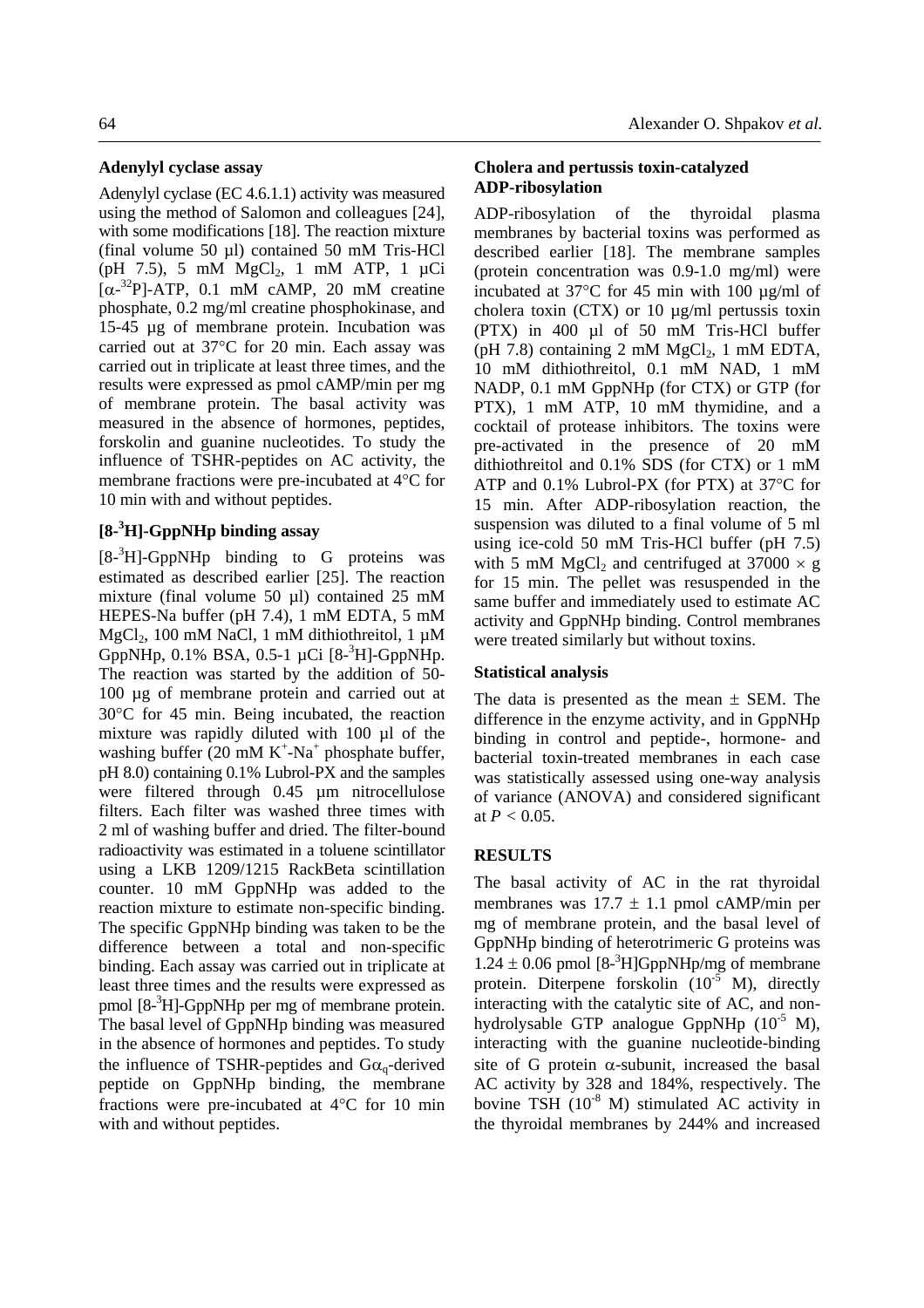GppNHp binding by 87% (Table 1). The corresponding effects of PACAP-38  $(10^{-6}$  M) and hCG  $(10^{-8}$  M) were much lower. The AC effects of PACAP-38 and hCG were 68 and 45% and their stimulating effects on GppNHp binding were 39 and 17%, respectively.

In the thyroidal membranes peptide 612–627- K(Pal)A increased in a dose-dependent manner the basal AC activity, and its half-maximal stimulation of AC was observed at 11  $\mu$ M, also increased was the basal level of GppNHp binding (Fig. 1). The maximal AC effect of the peptide was observed at  $10^{-4}$  M, but as far as GppNHp binding is concerned, the stimulating effect was increased at the peptide concentration in the range  $10^{-4}$  to  $10^{-3}$  M. The corresponding effects of unmodified analogue 612–627-KA were much less pronounced and did not reach maximum at the peptide concentrations in the above range.

To estimate the tissue specificity of TSHRpeptides, their regulatory effects on the activity of AC system in the extrathyroidal tissues were studied. In the membrane preparations isolated from the rat brain and myocardium no stimulating effects of TSHR-peptides on the basal AC activity and GppNHp binding level were revealed, even in the case of more active peptide 612–627-K(Pal)A (Table 2). But they were detected in the testicular membranes, being however much weaker compared with those in the thyroidal membranes. Thus, the action of TSHR-peptides, like that of TSH, was tissue specific, being most pronounced in the thyroidal gland enriched with TSHR, but was weakly pronounced in the extrathyroidal tissues, where the expression of TSHR is either low or altogether absent.

It is well known that TSHR are capable of coupling all four G-protein families, namely  $G_s$ ,  $G_{i/2}$ ,  $G_{q/11}$  and  $G_{12/13}$  proteins [26]. To identify the types of heterotrimeric G proteins, which are the targets for TSHR-peptides, we used the technique of ADP-ribosylation by bacterial toxins, and the 15-mer peptide corresponding to the C-terminal

|                                                                     | Without toxins     | <b>PTX</b>        | <b>CTX</b>       |  |
|---------------------------------------------------------------------|--------------------|-------------------|------------------|--|
| Adenylyl cyclase activity, pmol cAMP/min per mg of membrane protein |                    |                   |                  |  |
| Without                                                             | $17.7 \pm 1.1$     | $16.6 \pm 0.8$    | $53.7 \pm 3.7$   |  |
| 612–627-KA, $10^{-4}$ M                                             | $25.0 \pm 1.5*$    | $25.7 \pm 2.9*$   | $51.2 \pm 3.0$   |  |
|                                                                     | $(+41)$            | $(+51)$           | $(-)$            |  |
| $612 - 627 - K(Pal)A,$                                              | $38.1 \pm 3.2^*$   | $39.5 \pm 1.0**$  | $56.8 \pm 3.6$   |  |
| $10^{-4}$ M                                                         | $(+115)$           | $(+129)$          | $(+18)$          |  |
| TSH, $10^{-8}$ M                                                    | $60.9 \pm 2.9$ **  | $58.0 \pm 2.9$ ** | $62.1 \pm 5.6$   |  |
|                                                                     | $(+244)$           | $(+234)$          | $(+47)$          |  |
| GppNHp binding, pmol $[8-3H]GppNHp/mg$ of membrane protein          |                    |                   |                  |  |
| Without                                                             | $1.24 \pm 0.06$    | $1.27 \pm 0.07$   | $0.98 \pm 0.11$  |  |
| 612–627-KA, $10^{-4}$ M                                             | $1.44 \pm 0.07$    | $1.50 \pm 0.12$   | $1.10 \pm 0.09$  |  |
|                                                                     | $(+16)$            | $(+19)$           | $(+10)$          |  |
| $612 - 627 - K(Pal)$ A,                                             | $2.01 \pm 0.05$ ** | $1.96 \pm 0.04**$ | $1.31 \pm 0.07$  |  |
| $10^{-4}$ M                                                         | $(+62)$            | $(+56)$           | $(+27)$          |  |
| TSH, $10^{-8}$ M                                                    | $2.32 \pm 0.11**$  | $2.19 \pm 0.12**$ | $1.54 \pm 0.05*$ |  |
|                                                                     | $(+87)$            | $(+74)$           | $(+45)$          |  |

**Table 1.** The stimulating influence of TSHR-peptides on AC activity and GppNHp binding in the thyroidal membranes treated by bacterial toxins.

Figures in parentheses designate the stimulating effects of TSHR-peptides and TSH on AC activity and GppNHp binding in percentage over the basal AC activity and the basal level of GppNHp binding, respectively, taken as 100%. Values are expressed as the mean  $\pm$  SEM for three individual experiments. \*, \*\*  $-P < 0.05$  and  $P < 0.001$ , respectively.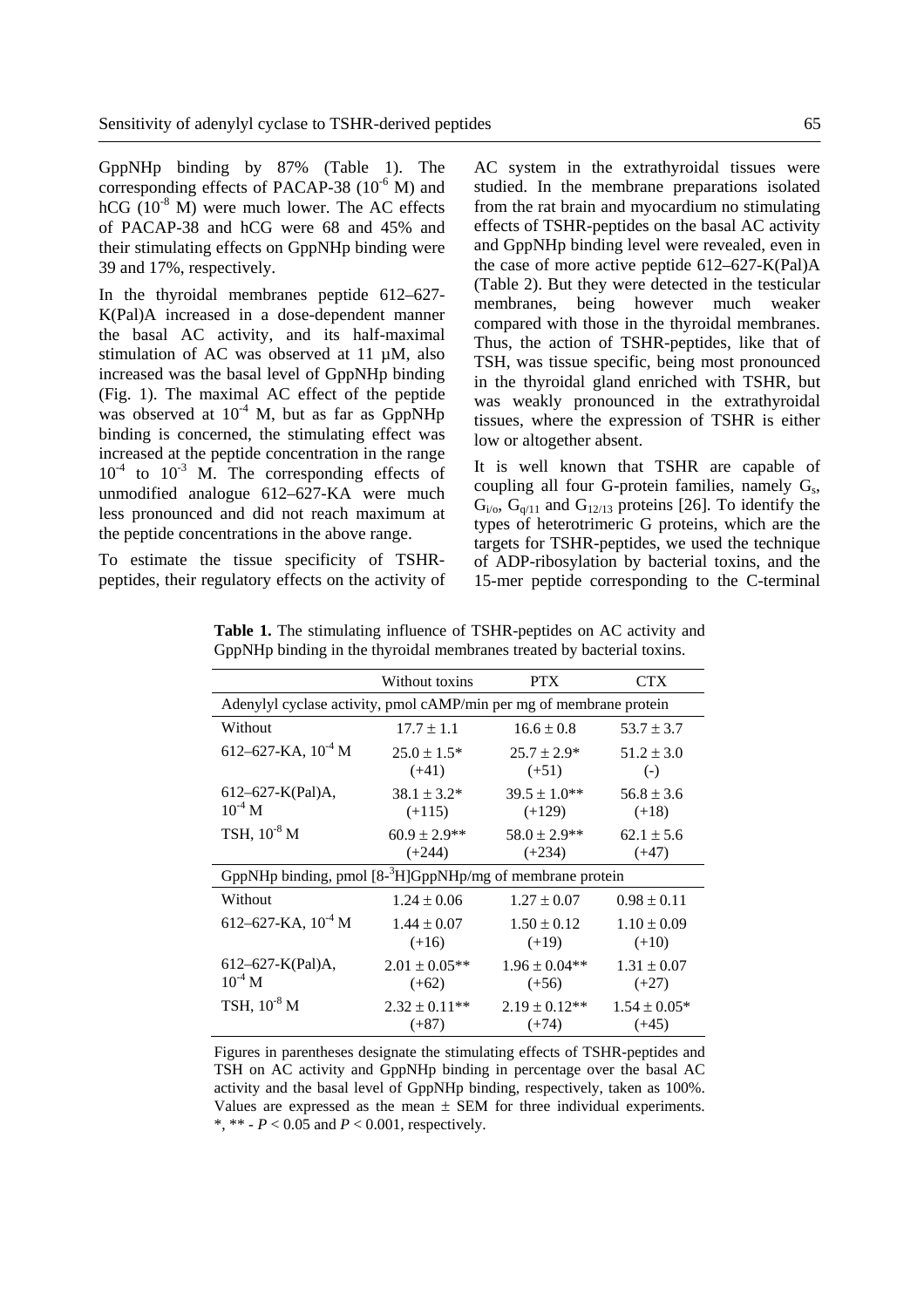

Fig. 1. The stimulating effects of TSHR-peptides on the basal AC activity (A) and the basal level of GppNHp-binding (B) in the rat thyroidal membranes.

*1* - 612–627-KA; *2* - 612–627-K(Pal)A. The basal AC activity (17.7 ± 1.1 pmol cAMP/min per mg of membrane protein) and the basal level of GppNHp-binding  $(1.24 \pm 0.06 \text{ pmol}$  [8-<sup>3</sup>H]GppNHp/mg membrane protein) are taken as 100%. Values are the mean  $\pm$  SEM of three individual experiments, each performed in triplicate. The membranes were pre-incubated in the presence of peptides as described in Materials and Methods.

|                                                                       | <b>Brain</b>     | Myocardium        | <b>Testes</b>     |  |
|-----------------------------------------------------------------------|------------------|-------------------|-------------------|--|
| Adenylyl cyclase activity, pmol cAMP/min per mg of membrane protein   |                  |                   |                   |  |
| Without                                                               | $20.2 \pm 0.5$   | $26.8 \pm 1.6$    | $13.6 \pm 1.0$    |  |
| $612 - 627 - KA$                                                      | $22.1 \pm 1.4$   | $28.2 \pm 1.0$    | $13.7 \pm 1.1$    |  |
| $10^{-4}$ M                                                           | $(+9)$           | $(+5)$            | $\left( -\right)$ |  |
| $612 - 627 - K(Pal)$ A,                                               | $22.0 \pm 1.1$   | $25.9 \pm 1.8$    | $15.8 \pm 1.2$    |  |
| $10^{-4}$ M                                                           | $(+9)$           | $(-)$             | $(+16)$           |  |
| TSH, 10 <sup>-8</sup> M                                               | $24.3 \pm 1.3^*$ | $27.0 \pm 0.9$    | $19.5 \pm 1.8^*$  |  |
|                                                                       | $(+20)$          | $(-)$             | $(+43)$           |  |
| GppNHp binding, pmol [8- <sup>3</sup> H]GppNHp/mg of membrane protein |                  |                   |                   |  |
| Without                                                               | $4.1 \pm 0.1$    | $3.9 \pm 0.1$     | $2.3 \pm 0.3$     |  |
| $612 - 627 - KA$                                                      | $4.3 \pm 0.1$    | $4.0 \pm 0.1$     | $2.3 \pm 0.2$     |  |
| $10^{-4}$ M                                                           | $(+5)$           | $\left( -\right)$ | $(-)$             |  |
| $612 - 627 - K(Pal)A,$                                                | $4.4 \pm 0.4$    | $4.2 \pm 0.4$     | $2.6 \pm 0.1$     |  |
| $10^{-4}$ M                                                           | $(+7)$           | $(+8)$            | $(+13)$           |  |
| TSH, $10^{-8}$ M                                                      | $4.7 \pm 0.3$    | $4.2 \pm 0.1$     | $3.0 \pm 0.3$     |  |
|                                                                       | $(+15)$          | $(+8)$            | $(+30)$           |  |

**Table 2.** The stimulating influence of TSHR-peptides on AC activity and GppNHp binding in the non-thyroid tissues of rats.

Figures in parentheses represent the stimulating effects of TSHR-peptides and TSH on AC activity and GppNHp binding in percentage over the basal AC activity and the basal level of GppNHp binding, respectively, taken as 100%. Values are expressed as the mean  $\pm$  SEM for three individual experiments.  $* - P < 0.05$ .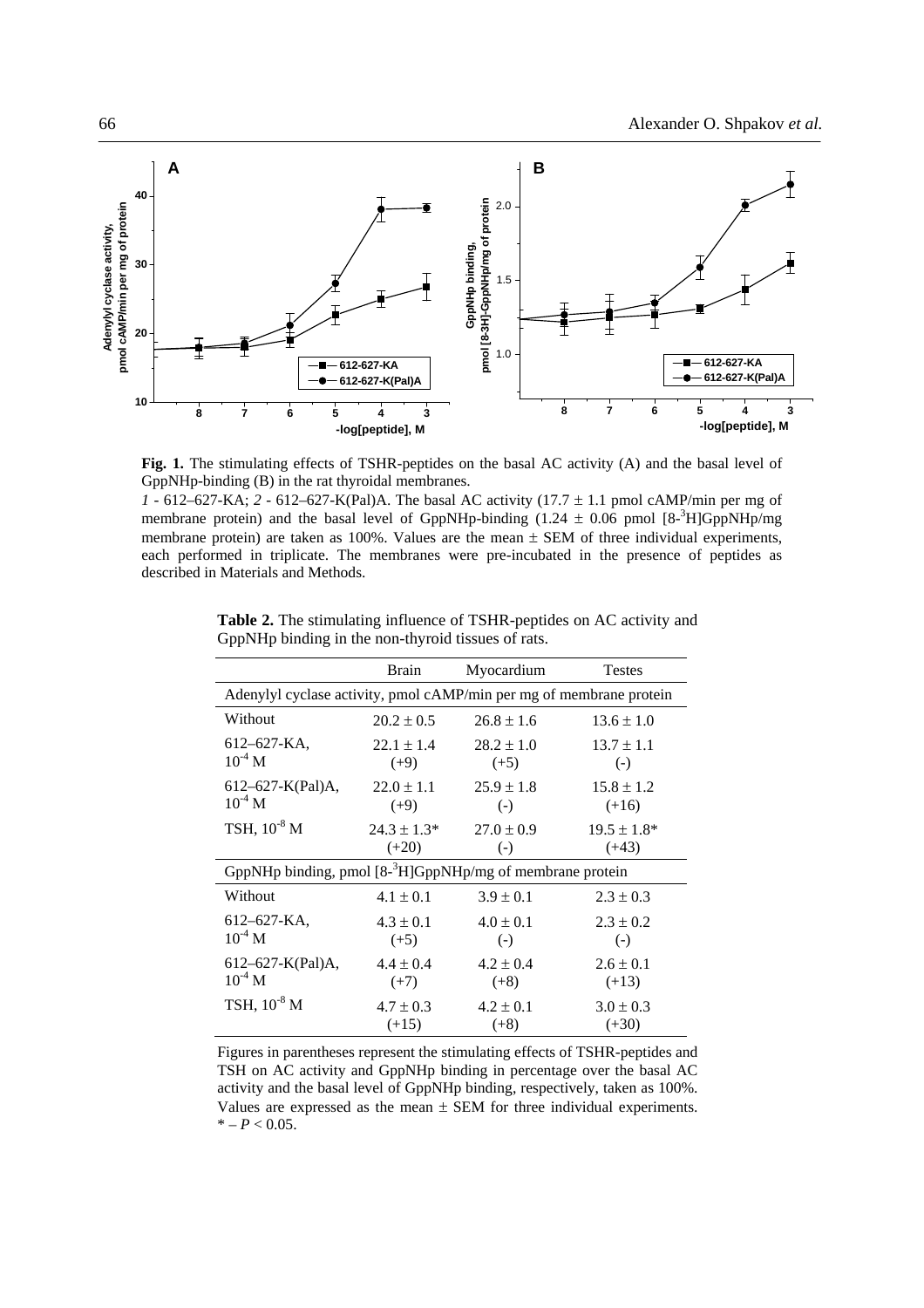region 345-359 of  $G_q$  protein α-subunit responsible for interaction between activated receptor and  $G_q$ protein. The treatment by CTX leads to the modification of the guanidine group of arginine residue in  $\alpha_s$  subunit with ADP-ribosyl moiety that blocks GTPase activity of  $G_s$  protein and converts it into a permanently active GTP-bound state insensitive to hormone regulation, so that the treatment by PTX leads to the ADP-ribosylation of the sulfhydryl group of cysteine residue in the C-terminal region of  $\alpha_{i/0}$  subunit and blocks the interaction between hormone-activated receptor and  $G_i$ <sub>i</sub> protein [27, 28]. The peptides corresponding to the C-terminal region of G protein  $\alpha$  subunit,  $G\alpha$ <sub>a</sub> in particular, in a competitive manner occupy the G protein-binding site of GPCR and impair the interaction between the activated receptor and G protein  $\alpha$  subunit [29-31].

In the thyroidal membranes treated by CTX the basal AC activity was enhanced by 203%, while GppNHp binding was decreased by 21%. AC stimulating effects of the peptide 612–627- K(Pal)A  $(10^{-4}$  M) and TSH  $(10^{-8}$  M) in CTX-treated membranes underwent five-six fold reduction, and the corresponding effect of unmodified peptide was not detected at all (Table 1). The stimulating effects of the peptide 612–627-K(Pal)A  $(10^{-4}$  M) and TSH  $(10^{-8} \text{ M})$  on GppNHp binding in CTXtreated membranes showed two-three fold reduction. In PTX-treated thyroidal membranes the corresponding effects of the TSHR-peptides and TSH changed but not significantly. A less pronounced decrease of the stimulating effect of TSHR-peptides on GppNHp-binding in comparison with those on AC activity in CTX-treated membranes, and insensitivity of these effects to PTX treatment may be due to the ability of these peptides, similar to TSH, to activate  $G_q$  proteins, insensitive to CTX and PTX, which are involved in the functional coupling between activated TSHR and PLC. This suggestion finds support in the data that the stimulating effects of the peptide 612–627-K(Pal)A on GppNHp binding in the presence of C-terminal peptide 345-359 of  $Ga<sub>q</sub>$ subunit  $(10^{-3}$  M) decreased significantly in CTXtreated as well as -untreated thyroidal membranes (Fig. 2). A similar picture was observed in the case of TSH (data not shown). It should be noted that in the control membranes the  $Ga_{q}$ -peptide-



**Fig. 2.** The inhibitory influence of C-terminal peptide 345–359, derivative of **G**α**q subunit, on t**he stimulating effects of the peptide 612–627-K(Pal)A on GppNHp binding in the control and the cholera toxin-treated membranes.

*1* - control membranes; *2* - control membranes preincubated with  $Ga_0$ -peptide 345-359 (10<sup>-3</sup> M); *3* - CTX-treated membranes; *4*- CTX-treated membranes pre-incubated with  $Ga_0$ -peptide 345-359 (10<sup>-3</sup> M).  $*$  -  $P < 0.05$ .

induced decrease of GppNHp binding stimulating effect of the peptide 612–627-K(Pal)A taken at  $10^{-4}$  and  $10^{-3}$  M was 19 and 30%, respectively, but was not detected at lower concentrations of the peptide. In addition, in CTX-treated membranes  $G\alpha_q$ -peptide significantly inhibited the residual stimulating effect of  $10^{-4} - 10^{-3}$  M 612–627-K(Pal)A on the GppNHp binding, due to activation of CTX-insensitive  $G_q$  proteins. This is the evidence that the concentration of peptide 612–627-K(Pal)A which is effective for activation of  $G_q$  protein is higher than that for activation of  $G_s$  protein.

Peptide 612–627-K(Pal)A in a dose-dependent manner decreased the stimulating effects of TSH on AC activity and GppNHp binding (Fig. 3). The peptide-induced decrease of hormone-stimulated GppNHp-binding was better expressed compared to a decrease of AC effect due to TSH. For example, the stimulating effects of TSH on AC activity and GppNHp-binding in the presence of peptide 612–627-K(Pal)A taken at  $10<sup>-4</sup>$  M was reduced by 35 and 48%, respectively. Peptide 612–627-K(Pal)A decreased the stimulating effects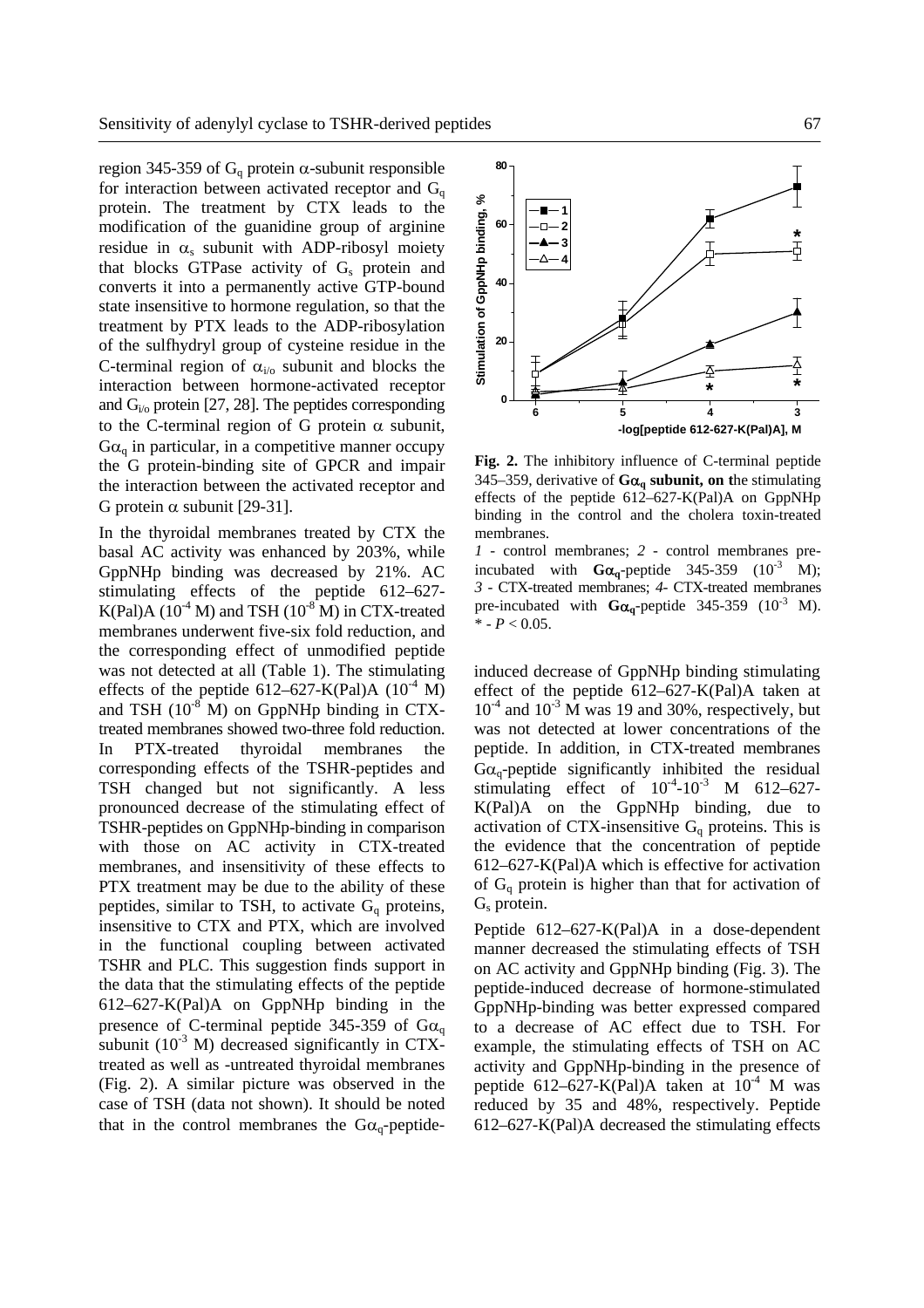

**Fig. 3.** The influence of TSHR-peptides on TSH-induced stimulation of AC activity (A) and GppNHp-binding (B) in the rat thyroid membranes.

*1-*– 612–627-KA; *2* - 612–627-K(Pal)A. Stimulating effects of TSH (10-8 M) on AC activity and GppNHp-binding in the absence of TSHR-peptides are taken as  $100\%$ . Values are the mean  $\pm$  SEM of three individual experiments, each performed in triplicate.



**Fig. 4.** The effects of the peptide 612–627-K(Pal)A on hormone-stimulated AC activity in the rat tissues.

1 - TSH ( $10^{-8}$  M); 2 - PACAP-38 ( $10^{-6}$  M); 3 - hCG ( $10^{-8}$  M); 4 - isoproterenol ( $10^{-5}$  M); 5 - serotonin (10<sup>-5</sup> M); 6 - PACAP-38 (10<sup>-6</sup> M); 7 - hCG (10<sup>-8</sup> M). 1-3 -thyroid; 4 - myocardium; 5 - brain; 6, 7 - testes.

Stimulating effects of the hormones on AC activity in the absence of peptide were taken as 100%. AC stimulating effects of TSH, PACAP-38 and hCG in the thyroidal membranes were 244, 68 and 45% over the basal activity, the same effects of isoproterenol in the myocardial membranes and serotonin in the synaptosomal membranes were 265 and 280%, and AC effects of PACAP-38 and hCG in the testicular membranes were 213 and 610%, respectively. The membranes were pre-incubated in the presence of peptide 612–627-K(Pal)A ( $10^{-4}$  and  $10^{-3}$  M) as described in Materials and Methods. Values are the mean  $\pm$  SEM of three independent experiments, each performed in triplicate. \*, \*\* - *P* < 0.05 and *P* < 0.001, respectively.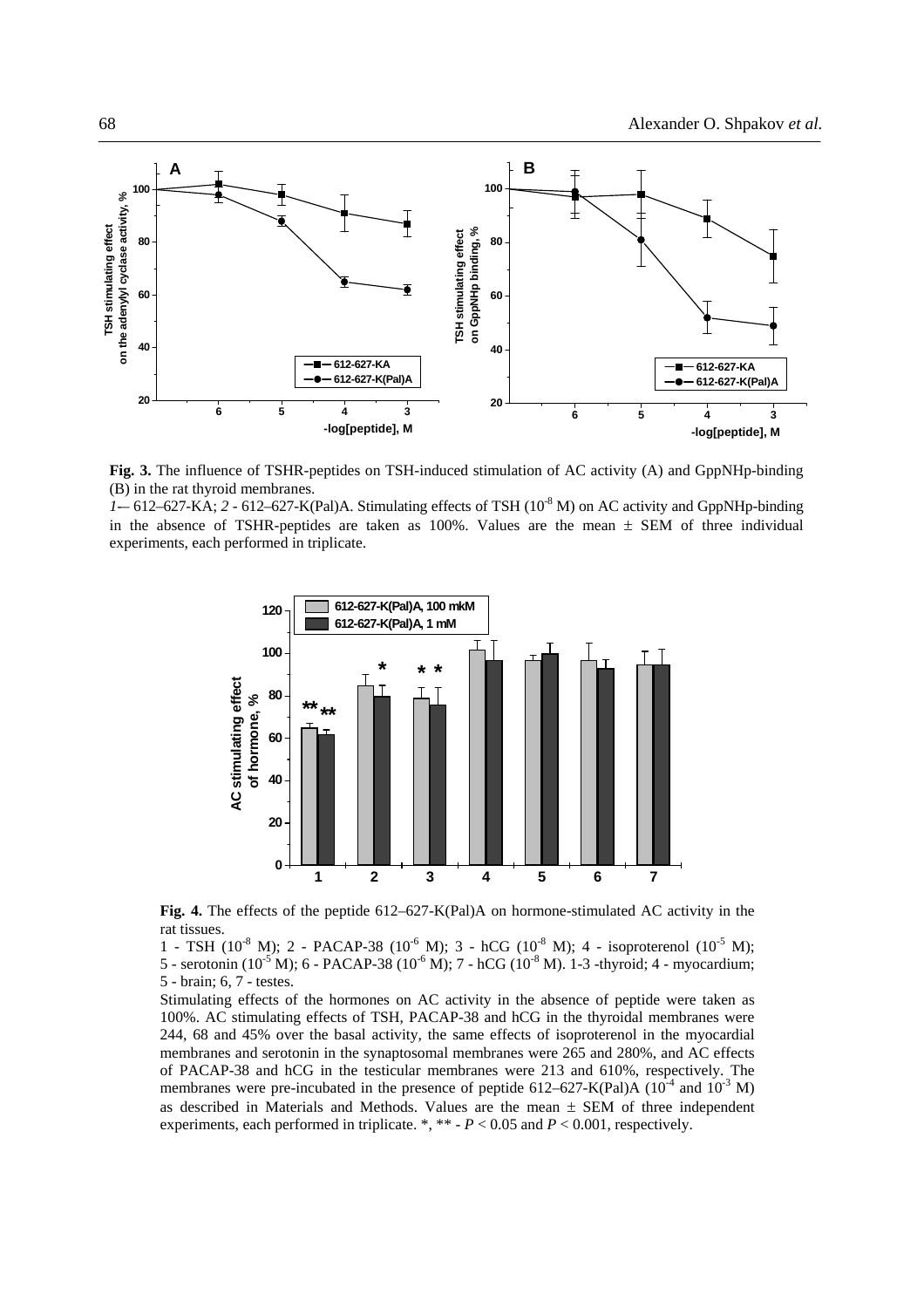of hormone with half-maximal inhibition at 24-28 µM. Peptide 612–627-KA was less effective and when taken at  $10^{-4}$  M reduced TSH-induced stimulation of AC activity and GppNHp binding only by 9 and 11%, respectively.

To test the specificity of TSHR-peptides, the influence of peptide 612–627-K(Pal)A on AC stimulating effects of the hormones, activators of the enzyme, such as PACAP-38 and hCG in the testicular and thyroid membranes, β-agonist isoproterenol in the myocardial membranes and serotonin in the synaptosomal membranes was studied. Both palmitoylated and unmodified TSHR-peptides had very little or no influence on AC effects of these hormones in the extrathyroidal tissues (Fig. 4). Pre-incubation with peptide 612– 627-K(Pal)A, however, led to a decrease of AC effects of PACAP-38 and hCG in the thyroidal, but not in the testicular membranes. The inhibitory influence of the peptide on AC effects of PACAP-38 and hCG was less pronounced compared with that of TSH. The peptide  $612-627-K(Pal)$ A at 10<sup>-4</sup> M decreased AC effects of TSH, PACAP-38 and hCG by 35, 15 and 21%, respectively. It should be noted that in the thyroidal membranes hCG and PACAP-38 are able to bind to TSHR in a non-specific manner and stimulate AC activity via both the cognate receptors and TSHR [32, 33]. These data suggest that the inhibitory influence of peptide 612–627-K(Pal)A on PACAP-38- and hCG-induced AC stimulation in the thyroid can be caused by the peptide-induced impairment of functional coupling between PACAP-38 and  $hCG$ -activated TSHR and  $G_s$  protein.

#### **DISCUSSION**

The first data on the ability of synthetic peptides, the derivatives of the intracellular regions of GPCR, to influence the activity of hormonal signaling systems appeared at the turn of 1980s-90s and referred to rhodopsin and adrenergic receptors [34, 35]. Later it was shown that many of the peptides, derivatives of the ICL2 and ICL3 and the cytoplasmic C-tail of the receptors of biogenic amines, peptide and protein hormones, prostaglandins, fatty acids and cannabinoids possess biological activity and have the ability to regulate and modulate GPCR-dependent signaling cascades *in vitro* and *in vivo* [3-6, 36]. In the present study we showed that peptide 612–627- K(Pal)A corresponding to the C-terminal region of the ICL3 of rat TSH receptor at micromolar concentrations stimulated AC activity in the thyroidal membranes and increased the level of GppNHp binding of  $G_s$  proteins responsible for transduction of stimulating hormonal signal to AC. Using the technique of ADP-ribosylation of G protein  $\alpha$  subunits with bacterial toxins CTX and PTX selectively blocking  $G_s$ - and  $G_i$ dependent signaling pathways, respectively, and the  $Ga_{q}$ -derived 15-mer peptide disturbing in a competitive manner the interaction between hormonal receptor and  $Ga_{q}$  subunit we found that peptide 612–627-K(Pal)A also activated GTP binding capacity of  $G_q$  proteins mediating the regulatory effects of TSH on PLC and intracellular calcium signaling. As is well known, in mammals TSHR is functionally coupled with all four G protein families, namely  $G_s$ ,  $G_{i/0}$ ,  $G_{q/11}$ , and  $G_{12/13}$ , but so far biological relevance has only been attributed to the activation of  $G_s$  proteins, which is thought to regulate growth and differentiation of the thyroid and, to a lesser degree, to the activation of  $G<sub>q/11</sub>$  proteins, which is thought to stimulate thyroid hormone synthesis and iodination [37, 38]. The key role in the specificity and efficiency of interaction between TSH-activated receptor and G protein  $\alpha$  subunits belongs to membrane-proximal regions of the ICL2 and ICL3 of TSHR, especially to ICL3 N- and C-terminal regions involved in binding and activation of  $G_s$  and  $G_q$  proteins. Thus, the G protein specificity of peptide 612–627-K(Pal)A is similar to that of both the full-length TSHR and its ICL3. Peptide 612–627-K(Pal)A includes the positively charged lysine residues (Lys<sup>618</sup> and  $Lys^{621}$ ) that in the case of full-length receptor are most likely directly interacting with C-terminal segment of  $G\alpha_{q}$  subunit, since their replacement by other residues would induce selective interruption of the functional coupling between TSHR and  $Ga_q$ . The sequence 612–627 also includes a non-polar  $\text{Ile}^{622}$  participating, according to the site-directed mutagenesis data, in the interaction with  $G_s$  and  $G_q$  proteins. The replacement of  $Ile^{622}$  by other amino acids, aspartic acid in particular, leads to the impairment of this interaction [11].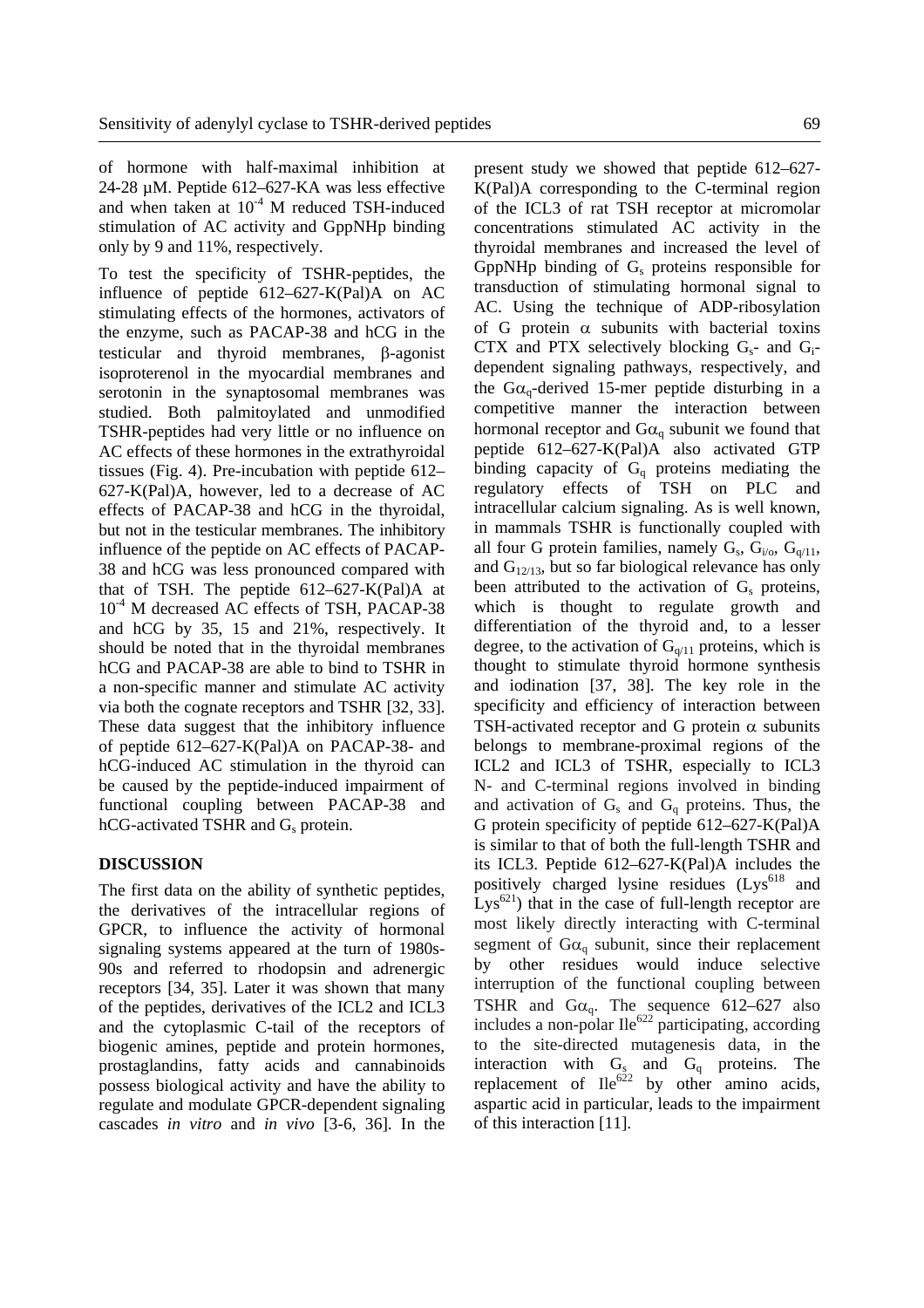We found that the regulatory action of TSHRpeptides on the AC system is tissue and receptor specific. The stimulating effects of peptide 612–627-K(Pal)A on the basal AC activity and the basal level of GppNHp binding were most pronounced in the thyroid, but were absent or very low in the extrathyroidal tissues under study, such as brain, myocardium and testes, which is in good agreement with the expression and distribution of TSHR in the mammalian tissues. It is well known that TSHR is primarily expressed in the thyroid follicular cells, but in the brain, cardiac muscle and testes the level of its expression is low or not detectable and varies significantly in different species of animals [39-42]. Although in the rat brain cryoslices TSHR mRNA expression was detected both in neuronal cells and in astrocytes, the level of the receptor transcript was significantly lower than in the thyroid [43]. In our previous studies the peptides, derivatives of the ICL3 of hCG/LH-receptor and 5-hydroxytryptamine receptor of the type 6  $(5-HT_6R)$ , were most active in the reproductive tissues and the brain, respectively, enriched with the receptors homologous to them and did not influence significantly the AC signaling in the tissues with no or weakly expressed cognate receptors [18, 19]. The regulatory effects of peptide corresponding to N-terminal region of the ICL3 of protease-activated receptor of the type 1 (PAR1) on the PLCβ activity were not detected in the tissues and cells lacking the cognate receptor or having a mutant truncated receptor lacking the C-terminal cytoplasmic domain [14]. It was also shown that palmitoylated peptide 374-386 corresponding to membrane-proximal region of the C-terminal domain of PAR1 regulated phosphoinositide signaling pathway only in the cell cultures with expressed PAR1 [44].

The data obtained in this study showing that TSHR-peptides influence the AC system predominantly in the thyroid enriched with homologous receptors gives evidence for a direct involvement of TSHR in the peptide effects. This is in agreement with the molecular mechanism of action of peptides corresponding to the intracellular regions of GPCR and their hydrophobic radicalmodified derivatives, developed by Athan Kuliopulos' group and supported by us [3-6, 13]. This mechanism involves specific interactions of GPCR-peptide with complementary regions localized in the intracellular domains of cognate receptor which have contacts with the region homologous to the peptide. These interactions induce a conformational rearrangement in the intracellular domains and/or in the transmembrane channel resulting in alteration of the ability of the receptor regions to interact both with G proteins and a majority of signal and adaptor intracellular proteins regulating GPCR-mediated signaling.

We and the other authors showed the efficiency of the action of GPCR-peptides to be highly dependent on the peptide structure, first of all, on the presence of the motifs enriched with the positively charged amino acid residues, the hydrophobic radicals mimicking the receptor transmembrane domains and the membranepermeable sequences [3-6, 13-15, 45]. GPCRpeptides with hydrophobic radicals such as fatty acid residue or transmembrane region fragment, designated as pepducins, possess higher efficiency and selectivity compared with unmodified analogues, which earlier has been demonstrated by us in respect to peptides, derivatives of the ICL3 of  $G_s$ -coupled CG/LH receptor, relaxin receptor RXFP1 and  $5-HT_6R$  [17-19], and by the other authors in respect to peptides corresponding to the intracellular regions of different types of  $G_{q/11}$ - and  $G_i$ -coupled PAR and  $G_s$ -coupled melanocortin receptor [13, 14]. The present study shows that a more efficient modification of peptide  $612-627-K(Pal)$ A by  $C_{16}$ -palmitoyl radical enabled it to stimulate AC activity and GppNHp binding more efficiently and have a more pronounced inhibitory effect on TSHinduced stimulation of AC system in the thyroid membranes, compared with its unmodified analogue. The latter's maximal stimulating effect on the AC system in the basal state was decreased and the inhibitory effect on TSH-activated AC system less pronounced. The half-maximal stimulation and inhibition of these effects were expressed by higher concentration compared with peptide 612–627-K(Pal)A.

The increase of biological activity of GPCRpeptides modified by hydrophobic radical may have the following causes. The peptides anchor in the plasma membrane and form a stable complex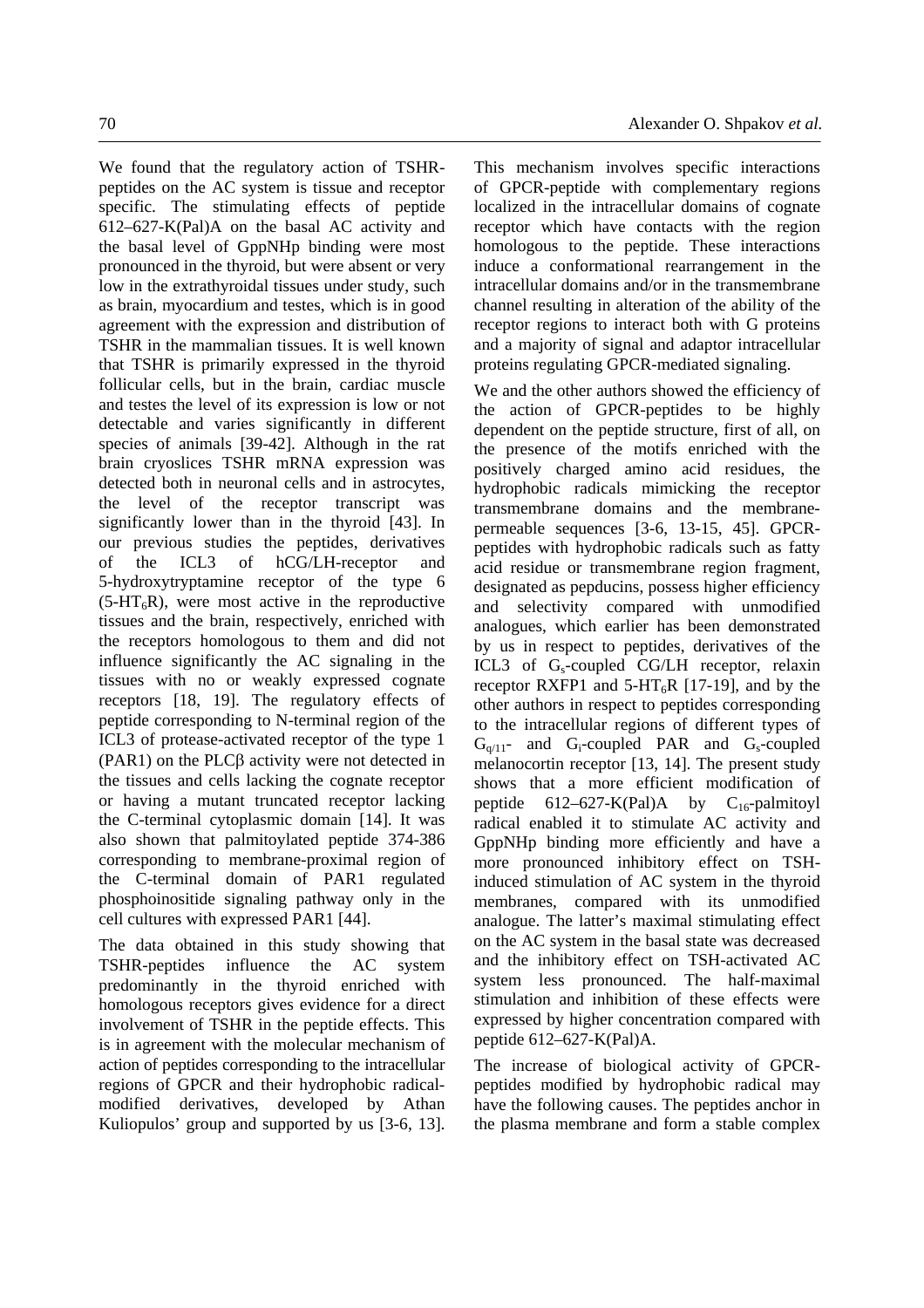with hydrophobic regions of signal proteins, in particular with transmembrane channel of GPCR and its interface at the junction of the intracellular and transmembrane domains, which leads to high molarity in the perimembranous area where signal proteins, the targets of GPCR-peptides, are localized. It seems likely that the hydrophobic tail of GPCRpeptide penetrates into the transmembrane channel of receptor or into the hydrophobic core formed by its cytoplasmic domains while the polar, usually positively charged, moiety of peptide is in contact with the complementary regions of GPCR or some other signal proteins located on the cytoplasmic side of plasma membrane.

We showed that TSHR-peptides have receptor specificity, which agrees very well with the model of GPCR-peptides action based on their interaction with the complementary regions of cognate receptor. It was also shown in our experiments that in the rat thyroid peptide 612–627-K(Pal)A at micromolar concentrations inhibited TSH-induced stimulation of AC activity and GppNHp binding mediated via TSHR but had no significant influence on the AC effects of the other hormones in the extrathyroidal tissues, such as β-adrenergic agonist isoproterenol in the myocardium, serotonin in the brain and PACAP-38 and hCG in the testes. It should be noted that hCG binds specifically to hCG/LH receptor which, like TSHR, belongs to the subfamily of glycoprotein hormone receptors and by its structural-functional organization and G protein specificity is similar to TSHR [9]. The fact that peptide 612–627-K(Pal)A exerted no influence on hCG-induced AC stimulation in the testes prompted a conclusion that it is not able to interact with the intracellular regions of hCG/LH receptor. The data we obtained extends the number of GPCR-peptides that interact with high specificity with the cognate receptors. Recently we showed that  $5-HT_6R$ -derived peptide reduced the stimulating effects of serotonin and even more of EMD-386088, a selective 5-HT<sub>6</sub>R agonist, on AC activity and  $G_s$  protein GTP binding, but did not influence the effects of agonists of the other 5- HTR, 5-carboxamidotryptamine and 8-OH-DPAT in particular, which are also able to stimulate the AC system [18]. Peptides 306-316 and 300-316, the derivatives of the ICL3 of  $5-HT_{1B}R$ , decreased the regulatory effects of serotonin and  $5-HT_1R$ agonists, especially of selective  $5-HT_{1B}R$  agonist 5-nonyloxytryptamine, but did not change significantly the regulatory effects of agonists of the other 5-HTR [46]. The palmitoylated 12-mer peptide Pal-RCLSSSAVANRS corresponding to the ICL3 of PAR1 and functioning as PAR1 antagonist inhibited the increase of inositol triphosphate production and decreased the intracellular  $Ca^{2+}$  level induced by PAR1 agonists, it also blocked the effects of these agonists on the platelet aggregation but had no influence on vasorelaxation caused by SLIGRL-amide, PAR2 agonist; neither did it inhibit PAR4-dependent platelet aggregation [14, 16].

At the same time, in the thyroidal membranes peptide 612–627-K(Pal)A taken at  $10^{-4}$  and  $10^{-3}$  M decreased AC stimulating effects of PACAP-38 and hCG, although to a lesser extent than in the case of TSH. In our view this is due to the fact that in the thyroid hCG and PACAP-38 are able to bind with TSHR and possess the thyrotropic potency. It was found earlier that hCG, like TSH, stimulates AC activity via TSHR and inhibits the binding of TSH in the thyroidal membranes [33, 47]. PACAP-38 increased cAMP production in porcine thyroid cells *in vitro* and increased T4 production from mouse thyroid gland *in vivo* [32]. It was also shown that PACAP-38 inhibited in a competitive manner  $[$ <sup>125</sup>I]-TSH binding to the thyroidal membranes, which indicates the ability of this hormone to occupy the ligand-binding site of TSHR and induce TSH-related effects. AC stimulating action of PACAP-38 is realized either through TSHR, or the specific  $PAC<sub>1</sub>$  and  $VPAC<sub>1</sub>$  receptors detected in the thyroid follicular cells, parafollicular C-cells and the blood vessels of rats [48]. Therefore, the inhibitory effect of peptide 612–627-K(Pal)A may be due to blocking the signal transduction from PACAP-38 and hCG-activated TSHR to  $G_s$  protein. Summing up, we can say that, like in the case of peptides corresponding to the ICL3 of 5-HTR and hCG/LH receptor [18, 19], peptide 612–627-K(Pal)A has receptor specificity, and its influence on AC stimulation induced by PACAP-38 and hCG can be accounted for by their ability to interact with TSHR in a non-specific manner in the thyroid.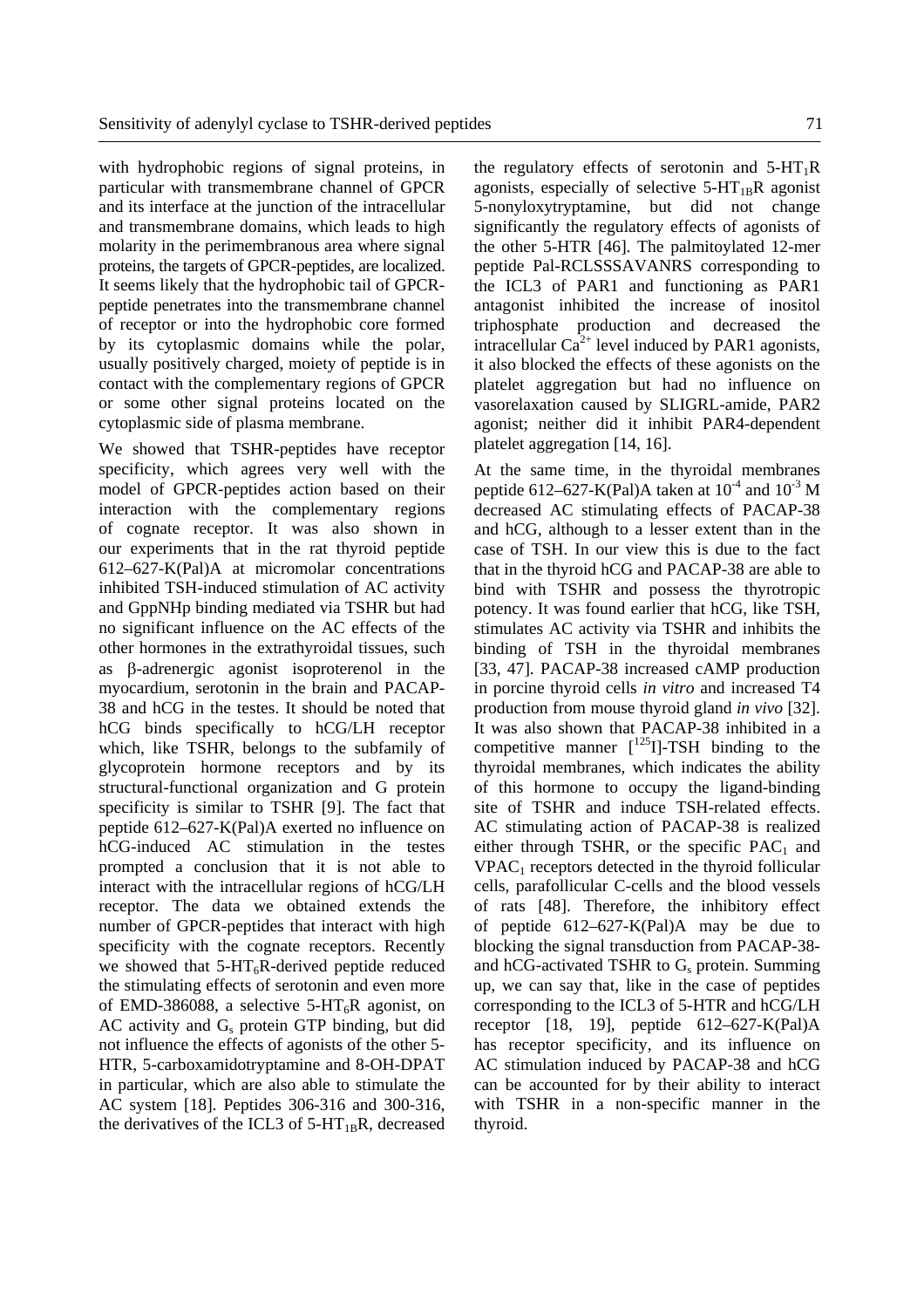In conclusion, we demonstrated that peptides corresponding to the ICL3 of rat TSHR mimic TSH action on the cognate receptor and, like TSH, increase AC activity and GTP binding capacity of  $G_s$  and  $G_q$  proteins in the thyroidal membranes of rats. Palmitoylated peptide 612–627-K(Pal)A which is much more active than its unmodified analogue decreased TSH-induced AC signaling and its action was receptor specific. The influence of peptide 612–627-K(Pal)A on the AC system and G proteins was revealed predominantly in the thyroid gland and in the extrathyroidal tissues it was rather weak. The selectivity and specificity of the action of peptide 612–627-K(Pal)A make it possible to develop in the near future a new generation of TSHRpeptide-based regulators and modulators of the hypothalamic-pituitary-thyroid axis with the activity of intracellular agonist and antagonist effectively controlling the thyrotropic function.

#### **ACKNOWLEDGMENTS**

This work was supported by Grant No. 09-04-00746 from the Russian Foundation of Basic Research and by the Russian Federation Ministry of Education and Science (Federation Purpose Program, Contract 8486 to IEPhB RAS). We express our thanks to Inga Menina for linguistic assistance.

## **REFERENCES**

- 1. Duntas, L. H. and Cooper, D. S. 2008, Thyroid, 18, 509.
- 2. Neumann, S., Huang, W., Titus, S., Krause, G., Kleinau, G., Alberobello, A. T., Zheng, W., Southall, N. T., Inglese, J., Austin, C. P., Celi, F. S., Gavrilova, O., Thomas, C. J., Raaka, B. M. and Gershengorn, M. C. 2009, Proc. Natl. Acad. Sci. USA, 106, 12471.
- 3. Covic, L., Tchernychev, B., Jacques, S. and Kuliopulos, A. 2007, Handbook of Cell-Penetrating Peptides, Taylor & Francis, New York, 245.
- 4. Shpakov, A. O. and Pertseva, M. N. 2007, Signal Transduction Research Trends (Grachevsky N.O., ed.), Nova Science Publishers, Inc., New York, 45.
- 5. Miller, J., Agarwal, A., Devi, L. A., Fontanini, K., Hamilton, J. A., Pin, J. P., Shields, D. C., Spek, C. A., Sakmar, T. P., Kuliopulos, A.

 and Hunt, S. W. 2009, Ann. N.Y. Acad. Sci., 1180, E1.

- 6. Shpakov, A. O. 2011, Global J. Biochem., 2, 96.
- 7. Wess, J. 1998, Pharmacol. Ther., 80, 231.
- 8. Szkudlinski, M. W., Fremont, V., Ronin, C., and Weintraub, B. D. 2002, Physiol. Rev., 82, 473.
- 9. Kleinau, G. and Krause, G. 2009, Endocr. Rev., 30, 133.
- 10. Shpakov, A.O. 2009, Tsitologiia, 51, 637.
- 11. Claus, M., Neumann, S., Kleinau, G., Krause, G. and Paschke, R. 2006, J. Mol. Med., 84, 943.
- 12. Grasso, P., Deziel, M. R. and Reichert, L. E. 1995, Regul. Pept., 60, 177.
- 13. Covic, L., Gresser, A. L., Talavera, J., Swift, S. and Kuliopulos, A. 2002, Proc. Natl. Acad. Sci. USA, 99, 643.
- 14. Covic, L., Misra, M., Badar, J., Singh, C. and Kuliopulos, A. 2002, Nat. Med., 8, 1161.
- 15. Granier, S., Terrillon, S., Pascal, R., Demene, H., Bouvier, M., Guillon, G. and Mendre, C. 2004, J. Biol. Chem., 279, 50904.
- 16. Kubo, S., Ishiki, T., Doe, I., Sekiguchi, F., Nishikawa, H., Kawai, K., Matsui, H. and Kawabata, A. 2006, Ann. N.Y. Acad. Sci., 1091, 445.
- 17. Shpakov, A. O., Gur'yanov, I. A., Kuznetsova, L. A., Plesneva, S. A., Shpakova, E. A., Vlasov, G. P. and Pertseva, M. N. 2007, Neurosci. Behav. Physiol., 37, 705.
- 18. Shpakov, A. O., Shpakova, E. A., Tarasenko, I. I., Derkach, K. V. and Vlasov, G. P. 2010, Int. J. Pept. Res. Ther., 16, 95.
- 19. Shpakov, A. O., Shpakova, E. A., Tarasenko, I. I., Derkach, K. V., Chistyakova, O. V., Avdeeva, E. A. and Vlasov, G. P. 2011, Global J. Biochem., 2, 59.
- 20. Shpakova, E. A. and Shpakov, A. O. 2011, Dokl. Biochem. Biophys., 437, 68.
- 21. Tressel, S. L., Koukos, G., Tchernychev, B., Jacques, S. L., Covic, L. and Kuliopulos, A. 2011, Meth. Mol. Biol., 683, 259.
- 22. Guidelines for the treatment of animals in behavior research and teaching. 2006, Animal Behavior, 71, 245.
- 23. Heyma, P. and Harrison, L. C. 1984, J. Clin. Invest., 74, 1090.
- 24. Salomon, Y., Londos, C. and Rodbell, M. A. 1974, Anal. Biochem., 58, 541.